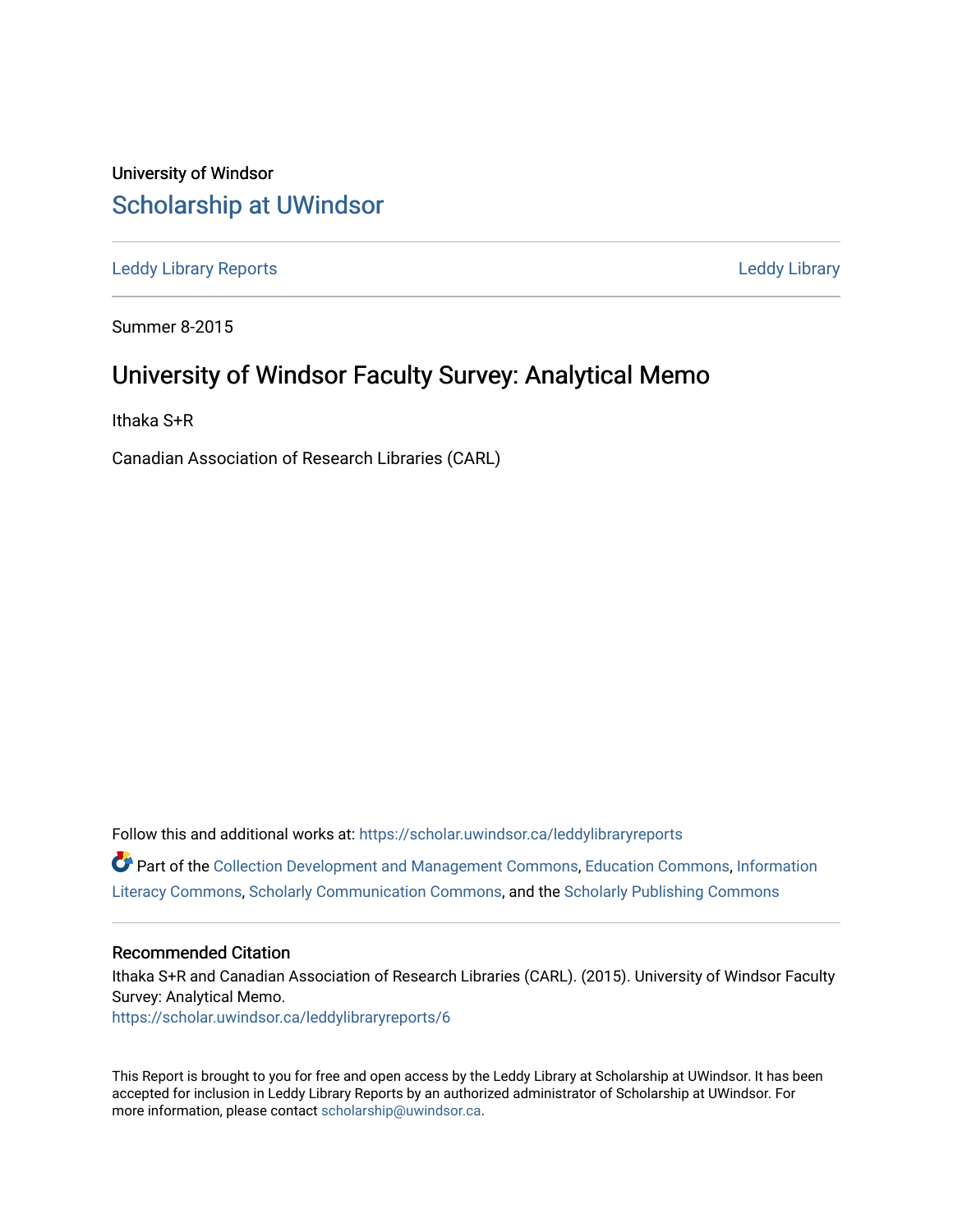# **University of Windsor:** Analytical Memo

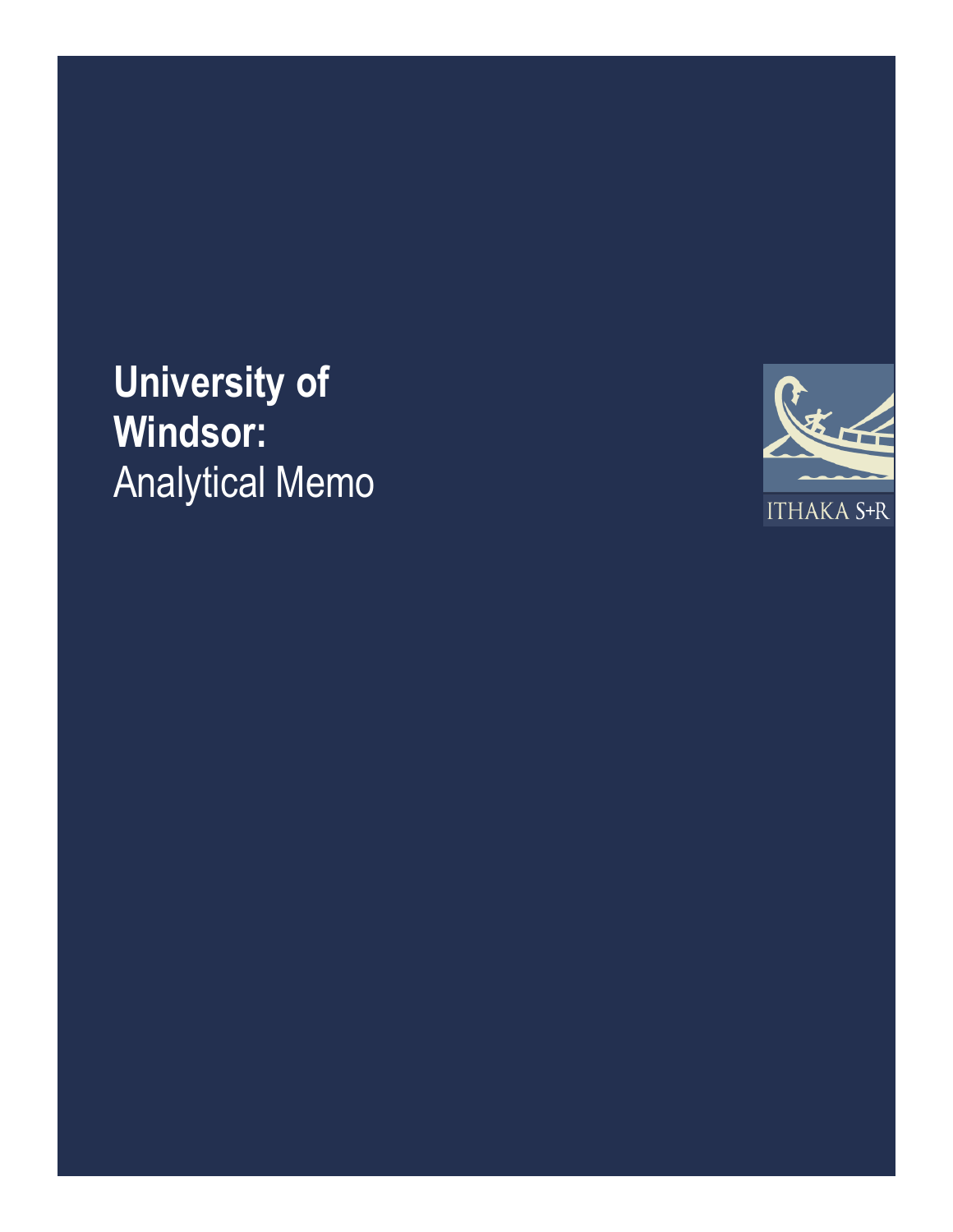### **Table of Contents**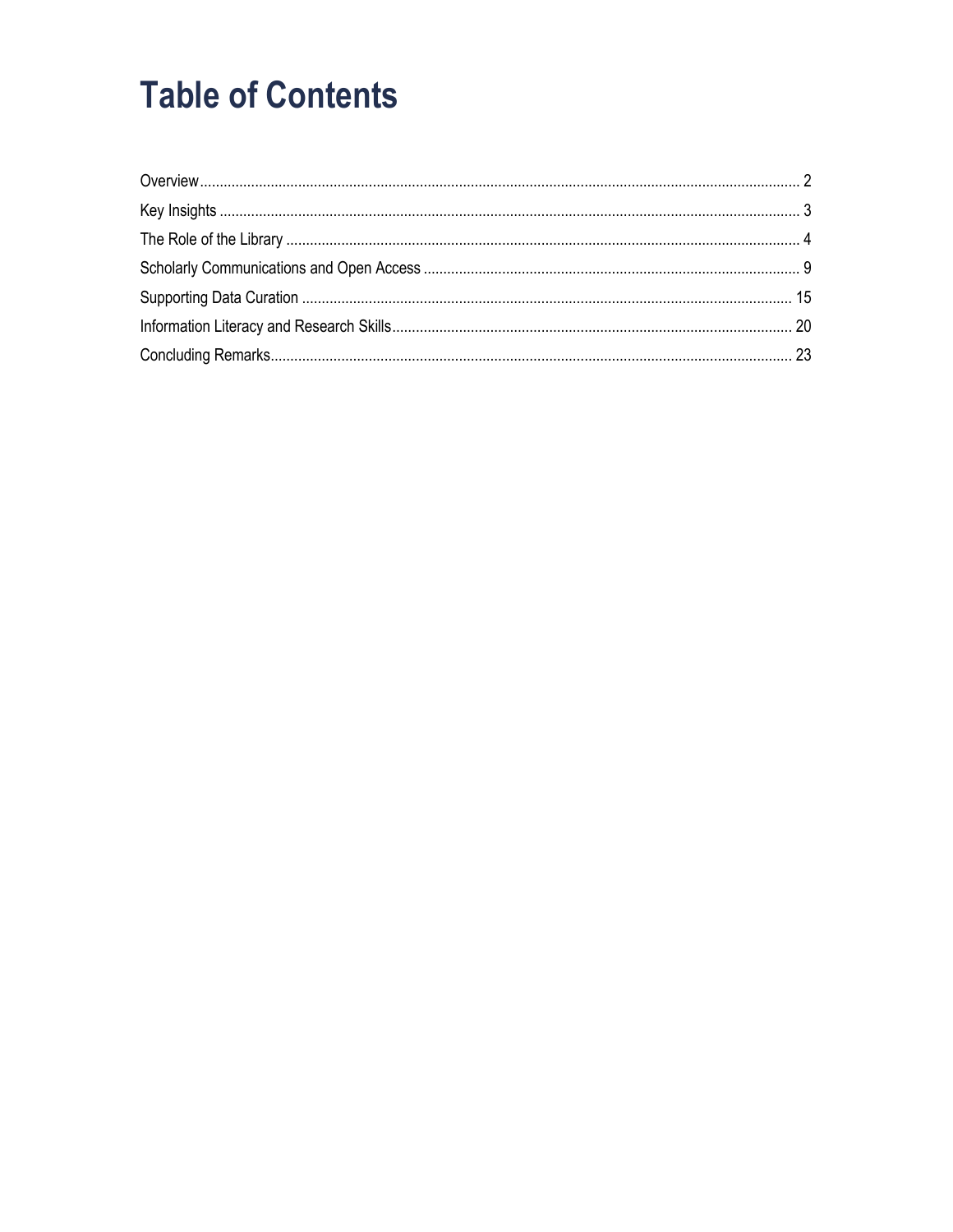## <span id="page-3-0"></span>**Overview**

Ithaka S+R's faculty surveys have been fielded in the United States, the United Kingdom, Australia, and New Zealand to analyze research, teaching, and information usage practices. Individual institutions and consortia use the survey to assess the needs of the academic community in order to develop appropriate strategies and services. Ten members of the Canadian Association of Research Libraries (CARL) consortium participated in a Canadian version of the Ithaka S+R faculty survey in the 2014-2015 academic year, hoping that it might expand over time to serve as a tracking tool for the Canadian higher education community in much the same way that it has done at the country-level elsewhere.

Ithaka S+R worked with the University of Windsor and other CARL institutions to develop a version of the survey instrument for the Canadian context. The Canadian version of the faculty survey covers many scholarly research and teaching-related topics, overlapping with several iterations of the Ithaka S+R U.S. Faculty Survey. The questionnaire covers topics in several key areas, including: how faculty members discover materials for research; faculty members' data preservation and management behaviors and needs; their digital research activities and methodologies; practices and attitudes regarding undergraduate students' research skills; the role of the library in supporting faculty members' needs; faculty members' scholarly communications needs and behaviors; and practices and attitudes regarding research dissemination.

The following report provides an analytical narrative of the results of the Ithaka S+R Local Faculty Survey, which was administered at the University of Windsor to 1,073 faculty members. In addition to an analysis of the uWindsor findings, comparisons are also drawn against aggregated findings of all participating CARL institutions. <sup>1</sup> During fall 2014, all 1,073 uWindsor faculty members received an email invitation to participate in a survey about the impact of electronic technologies on their research and teaching. Three reminders were sent before the close of the survey. In total, 335 respondents clicked the survey link (about 31%), with 322 of those starting the survey (about 30%), and 227 of those completing the survey (about 21%). In this analysis, we also report findings at the disciplinary level in addition to the aggregate for further context. 2

 $\overline{\phantom{a}}$ 1 Participating CARL member institutions include: Memorial University of Newfoundland, University of New Brunswick, Ottawa University, Université de Montréal, Ryerson University, University of Guelph, University of Alberta, McMaster University, and York University. The survey was fielded in French and English at three institutions and solely in French at one institution.

<sup>2</sup> A total of 26 medical/veterinary/health sciences faculty members completed the survey, compared with 57 arts and humanities faculty members, 67 science respondents, and 70 social scientists. Please note the small sample sizes when interpreting disciplinary-level findings reporting in this document.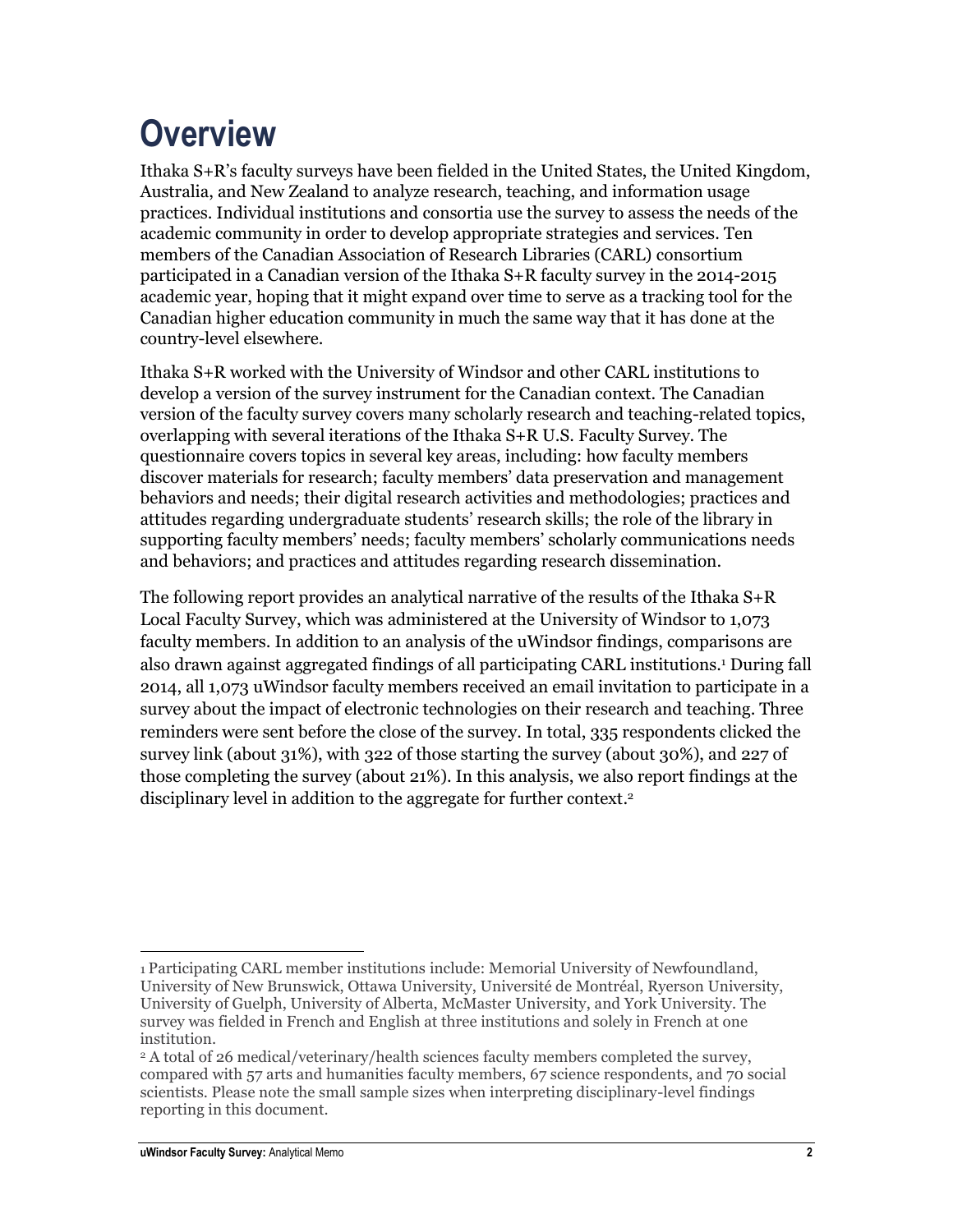# <span id="page-4-0"></span>**Key Insights**

A key goal of the uWindsor Local Faculty Survey is to provide evidence-based strategic insights into how faculty members perceive the role of the uWindsor library and identify areas of opportunity for growth. This analysis aims to identify how disciplinary differences drive and shape faculty members' understanding of the role of libraryprovided content and support services. The results from the survey revealed the following strategically relevant high-level findings:

- $\triangleright$  uWindsor faculty members' views of the role of the library and the library's services are highly stratified by disciplinary affiliations.
- $\triangleright$  Arts and humanities faculty members at uWindsor highly value and recognize the library's role in providing student support services related to the development of information literacy skills.
- $\triangleright$  There is less awareness among faculty members in STEM fields at uWindsor regarding both the library's content-provision and support services roles. In general, scientists at uWindsor are less likely than their colleagues in other disciplines to value the library's role in supporting research activities involving data or in providing support or training to develop undergraduates' research skills. This highlights a growth area for the library to enhance strategic communications or targeted outreach to faculty members in STEM fields specifically.
- $\triangleright$  A majority of faculty members at uWindsor support an institutional policy requiring that their peer-reviewed journal articles or conference proceedings be made open access or publically available via a repository.
- $\triangleright$  A majority of respondents across all disciplines value the library's role in providing access to subscription-based online repositories of research data, indicating that uWindsor faculty members value specialized research content and collections in addition to access to traditional literature.
- $\triangleright$  Across all four major disciplinary categories, faculty members view the library's spending on acquisitions and resources as critical to their ability to conduct research.

Ithaka S+R believes these topics are among those that are valuable to track for change over time.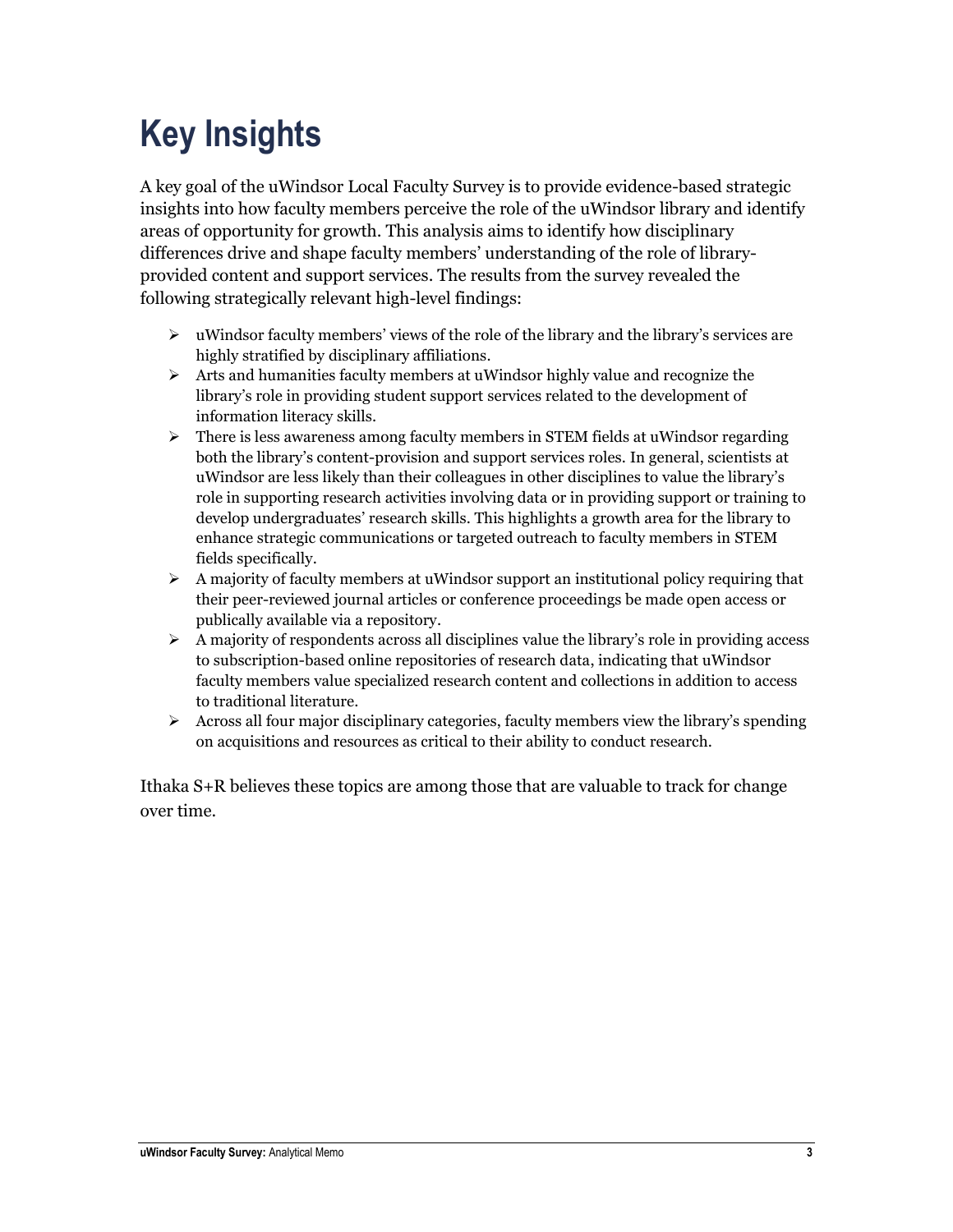### <span id="page-5-0"></span>**The Role of the Library**

The CARL and uWindsor faculty survey included a set of items developed to measure faculty members' views regarding the primary functions of academic libraries in supporting their research and instructional needs. Three of these items cover activities regarding different but inter-related aspects of the content-provision roles of the library, including facilitating the discovery of scholarly content, paying for resources and licensing content, and serving as an archive or repository. The remaining three items cover the library's varying roles in engaging directly with constituent communities, including support services for research, teaching, and information literacy instruction.

In general, the majority of faculty respondents at uWindsor view the library's six content-provision and support roles as important. In particular, faculty members at uWindsor are more likely than faculty members at other CARL institutions to value the library's role in the discovery and access of research-related information resources. However, a smaller share of faculty members at uWindsor find the other five roles of the library as important compared to faculty members at the other participating CARL institutions (see Table 1).

#### **Table 1**

How important is it to you that your college or university library provides each of the functions below or serves in the capacity listed below?\*



\*Percent of respondents rating each item as "extremely important" (5-6 on a 6-point scale)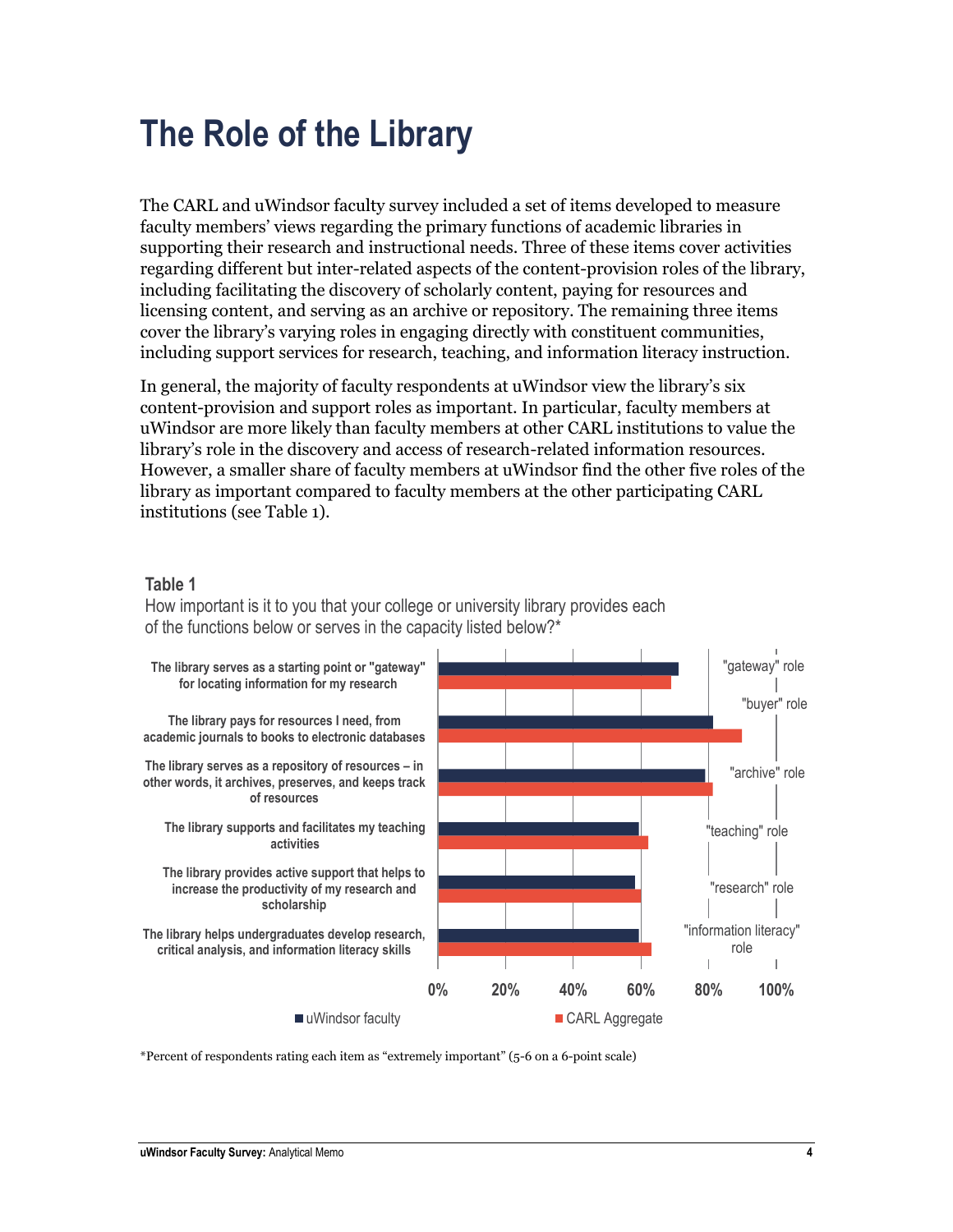When considering these items at a more granular level of analysis, it is clear that the aggregate results of the uWindsor survey mask substantial disciplinary differences regarding faculty member's perspectives of the importance of the library's roles and services. Notably, a substantially smaller share of science faculty members at uWindsor rate the library's six roles as important compared with faculty members in other disciplines at uWindsor. A majority of uWindsor faculty members across all disciplinary categories rate the library's content-provision roles as important. However, only 55% of scientists at uWindsor rate the library's discovery role as important, compared with 82% of social scientists, 74% of faculty members in arts or humanities disciplines, and 73% of faculty members in medical or veterinary disciplines. A larger share of social scientists view all three of the library's content provision roles as important compared with faculty members in other disciplines.

Regarding the library's role in providing support services, a substantially larger share of medical, veterinary, arts and humanities faculty members view the library's teaching support and information literacy instruction services as important compared with faculty members in other disciplines (see Table 2). Specifically, 77% of uWindsor arts and humanities faculty members, and 65% of medical or veterinary faculty members, rate the library's teaching support services as important, compared with 60% of social scientists and a minority of 40% of science faculty members.

In addition, 81% of medical or veterinary faculty, and 79% of arts and humanities faculty members, value the library's role in providing services and instructions to support students' development of information literacy skills, compared with 60% of social scientists and a concerning 34% of science faculty members. A larger share of medical or veterinary faculty members (69%), and a large share of social scientists (68%), report that they find the library's research support important in contributing to their research productivity, compared with 56% of arts and humanities faculty members and 42% of science faculty members.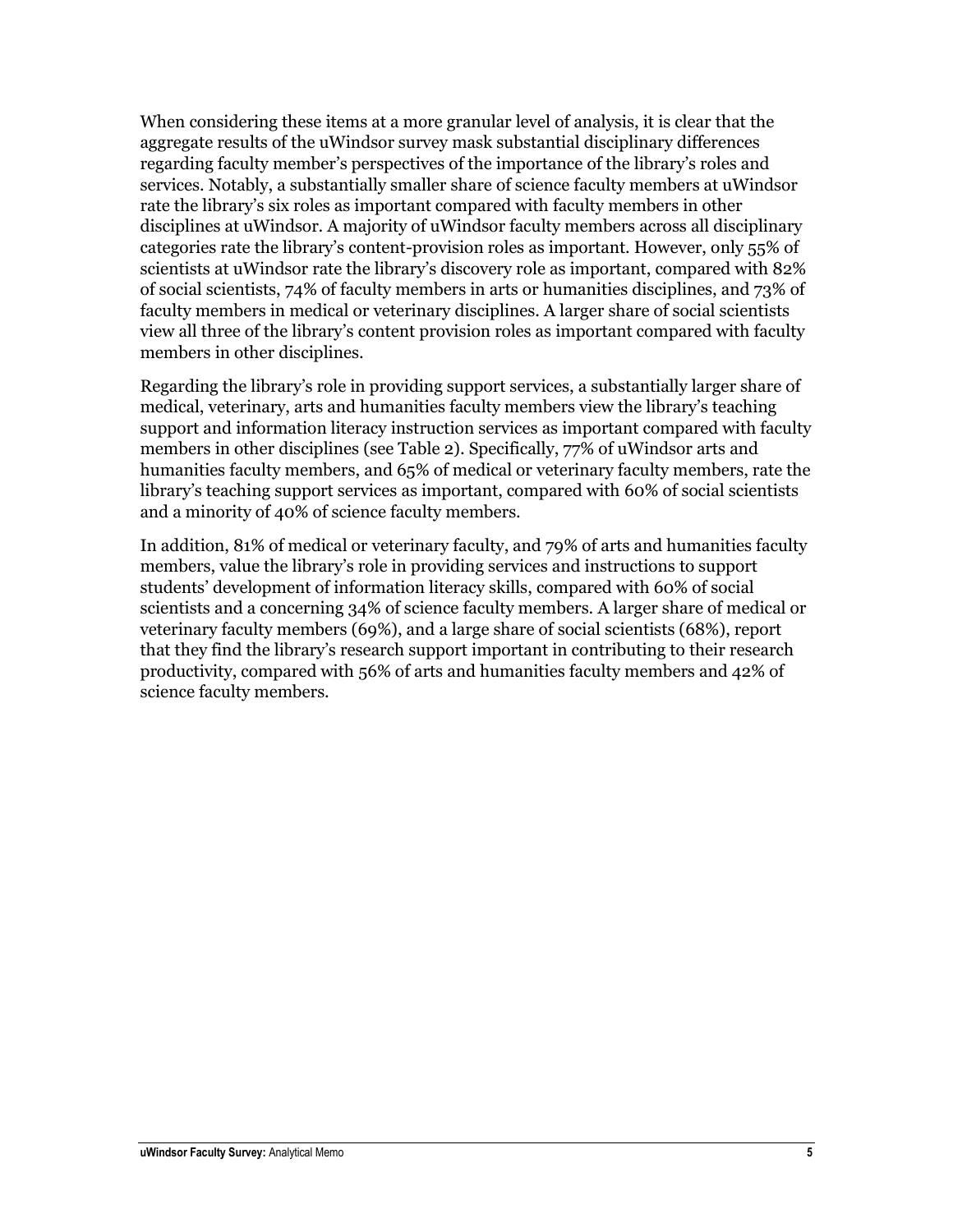#### **Table 2**

How important is it to you that your college or university library provides each of the functions below or serves in the capacity listed below?\*



\*Percent of respondents rating each item as "extremely important" (5-6 on a 6-point scale)

Science faculty members at uWindsor diverge from their colleagues in other disciplines. These results highlight a possible lack of awareness among science faculty members about the breadth of library-provided services that may be available and relevant for their research and teaching. Based on these results, uWindsor science faculty members may benefit from more targeted strategic communications or outreach regarding libraryprovided support services.

However, similar to their colleagues in other disciplines at uWindsor, science faculty members do place a high degree of value on the library's role in purchasing and licensing scholarly content. In particular, 82% of science faculty members rate the library's "buyer" role as important, compared with 85% of social scientists, 85% of medical or veterinary faculty members, and 75% of arts and humanities respondents. This indicates that science faculty members, in addition to faculty members from the other disciplines, view the library's spending on acquisitions and resources as critical to their ability to produce research. In particular, this indicates that science faculty members at uWindsor appear to be fully aware of the library's role in facilitating access to needed research resources via collections-related expenditures.

In general, the disciplinary-level findings of the six items measuring faculty members' attitudes towards the roles of the library indicate a specific opportunity for the library to focus on enhancing engagement among science faculty members at uWindsor regarding library-provided research and instructional support services.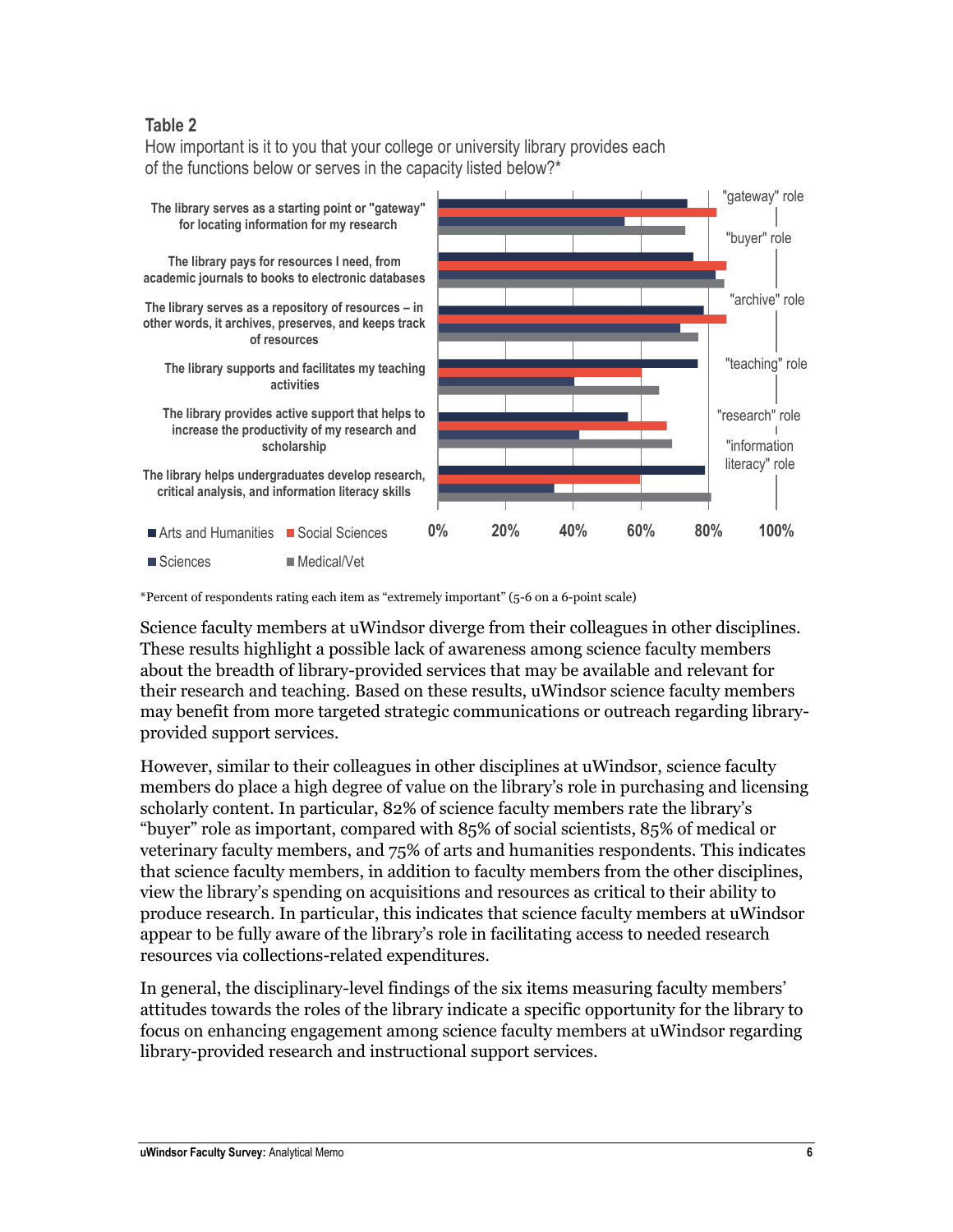#### **Table 3** Faculty members' views regarding the role of the library and library staff\*



\*Percent of respondents rating each item as representing their viewpoint "extremely well" (8-10 on a 10-point scale)

As Table 3 indicates, uWindsor faculty members are as likely as faculty members from other CARL institutions to view the library's role in providing access to scholarly content as fundamental. In addition, faculty members at uWindsor are less likely than faculty members at other Canadian institutions to view undergraduate support services as a primary role of the library. This may indicate that uWindsor faculty members place a high priority on library-provided support to faculty members in particular, and may thus warrant further investigation.

As Table 4 indicates, disciplinary differences exist among faculty members' perspectives regarding the primary role of the library. Science and medical and veterinary faculty members are more likely to view the library's role as primarily related to access. Interestingly, medical and veterinary faculty members place a substantially higher level of value on the library's role in supporting undergraduates when compared with faculty members in other disciplines.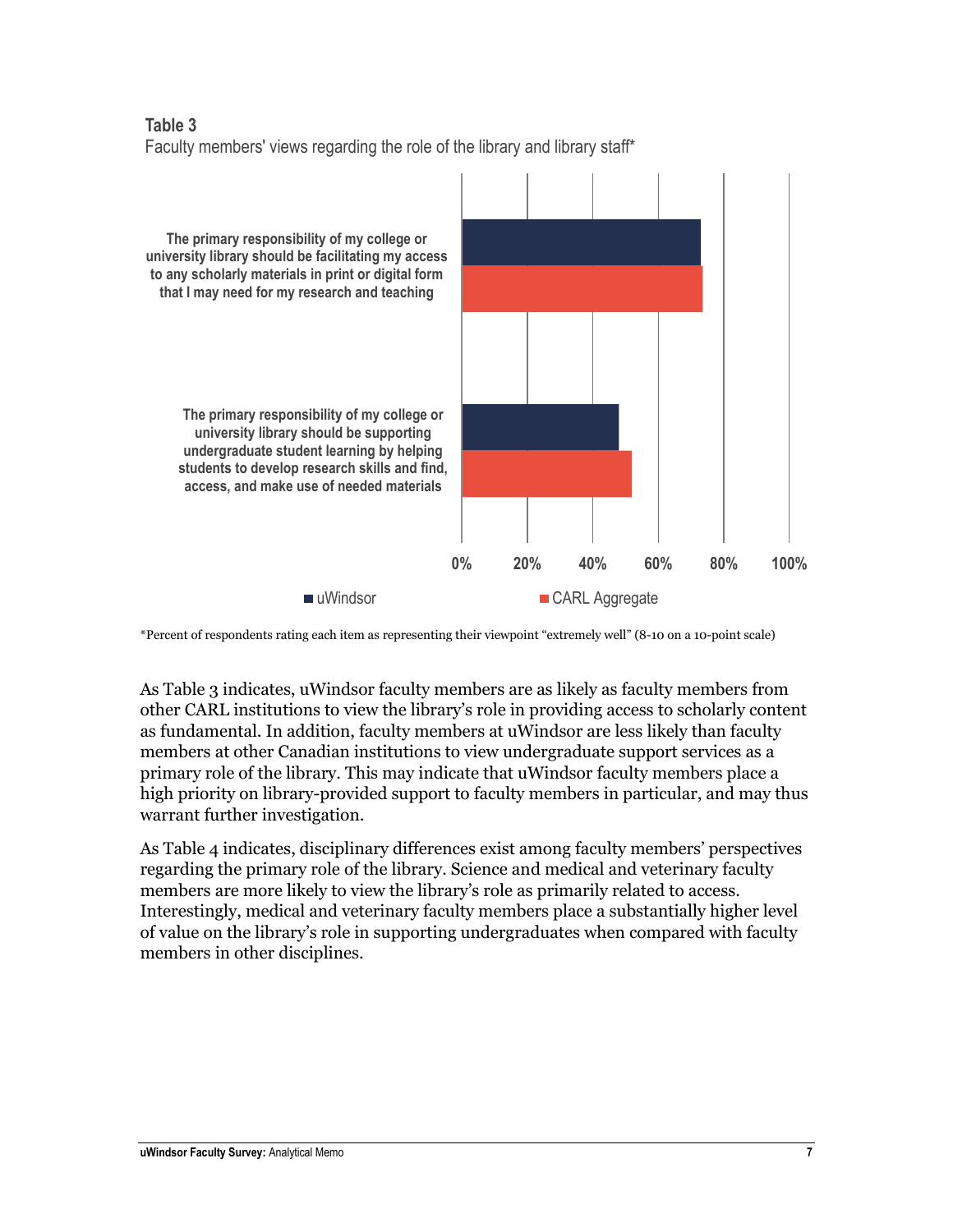#### **Table 4** Faculty members' views regarding the role of the library and library staff\*



\*Percent of respondents rating each item as representing their viewpoint "extremely well" (8-10 on a 10-point scale)

In addition to surveying faculty members directly regarding the role of the library, the CARL survey also included thematic modules on a range of research and teaching related topics relevant to faculty members' library-related needs and practices. This analytical report focuses on several of these thematic modules, including faculty members' perceptions of open access, their scholarly communications practices, the sources that faculty members rely on for the management and preservation of their research data, and their views regarding the development of students' research and information literacy skills. These topics should be interpreted in the broader context of faculty members' perceptions and awareness regarding the roles of the library.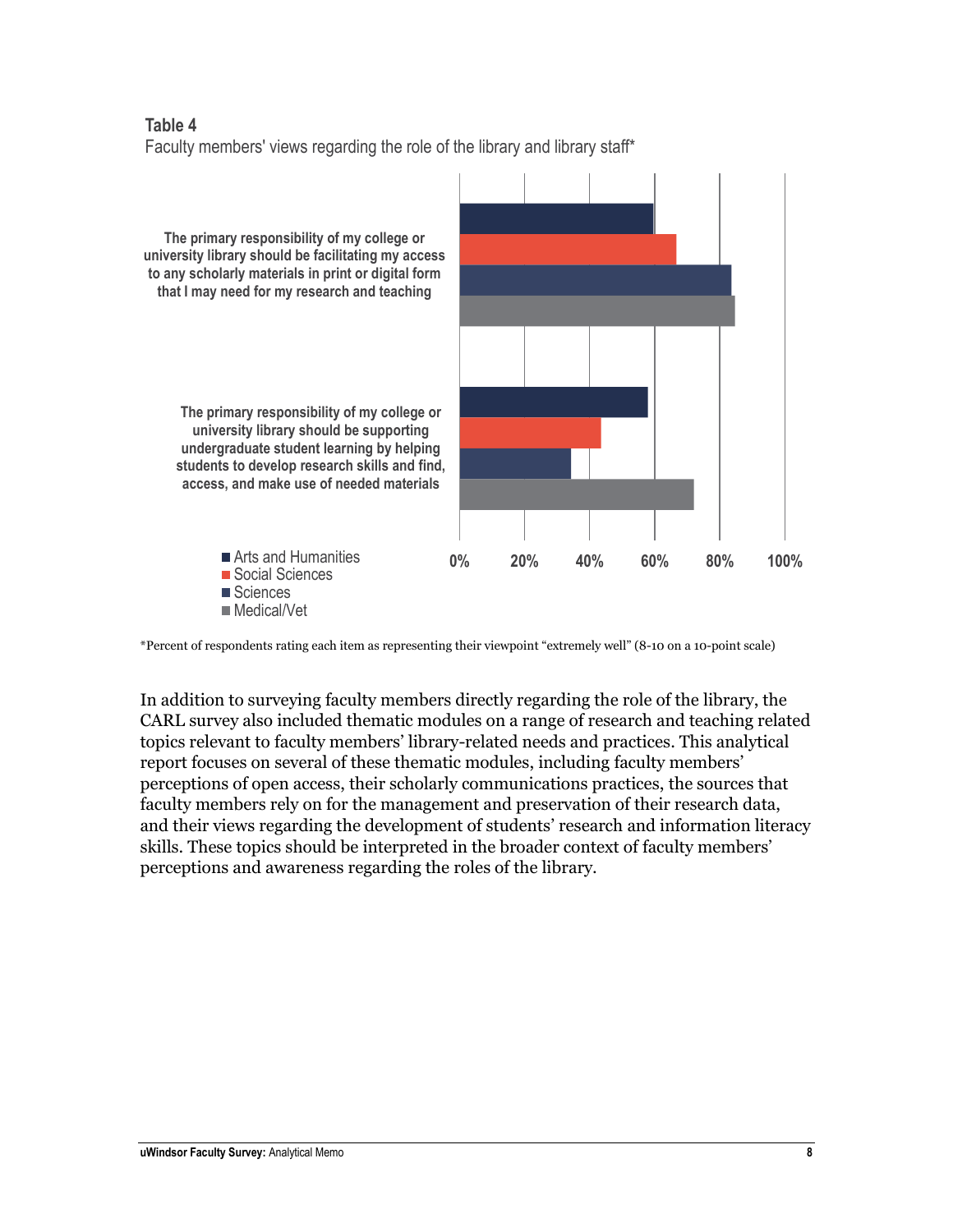### <span id="page-10-0"></span>**Scholarly Communications and Open Access**

In addition to a set of common questions fielded at all participating CARL institutions, the uWindsor survey included two additional thematic modules related to scholarly communications and research dissemination. In general, faculty members at uWindsor support broad sharing of their scholarly work via a range of mechanisms. However, scientists at uWindsor, while in practice report that they are comfortable sharing their work via open access channels, do not report a consistent level of support or interest in the institutional facilitation of scholarly communication through services offered by uWindsor and/or its library. As Table 5 shows, nearly 40% of faculty members at uWindsor, in the aggregate, share a final or pre-print version of their articles and/or scholarly monographs via open or other non-traditional channels such as their personal webpage or blog, the Scholarship at uWindsor repository, or a cross-institutional disciplinary repository.

#### **Table 5**

In addition to publishing your scholarship in a traditional journal or monograph, you may also have the ability to make a final or pre-print version of the article or monograph text available through a variety of other channels.\*



\*Percent of respondents rating each item as "extremely important" (8-10 on a 10-point scale)

As with faculty members' view of the roles of the uWindsor library, disciplines also contribute to faculty members' practices related to scholarly communications and their views regarding open access. Arts and humanities faculty members are substantially less likely to publish their scholarly work on their personal webpages or blogs when compared with faculty members in all other disciplines. However, a majority of arts and humanities faculty members report that they share the final or pre-print version of their scholarly work via an online repository, and in addition to medical and veterinary faculty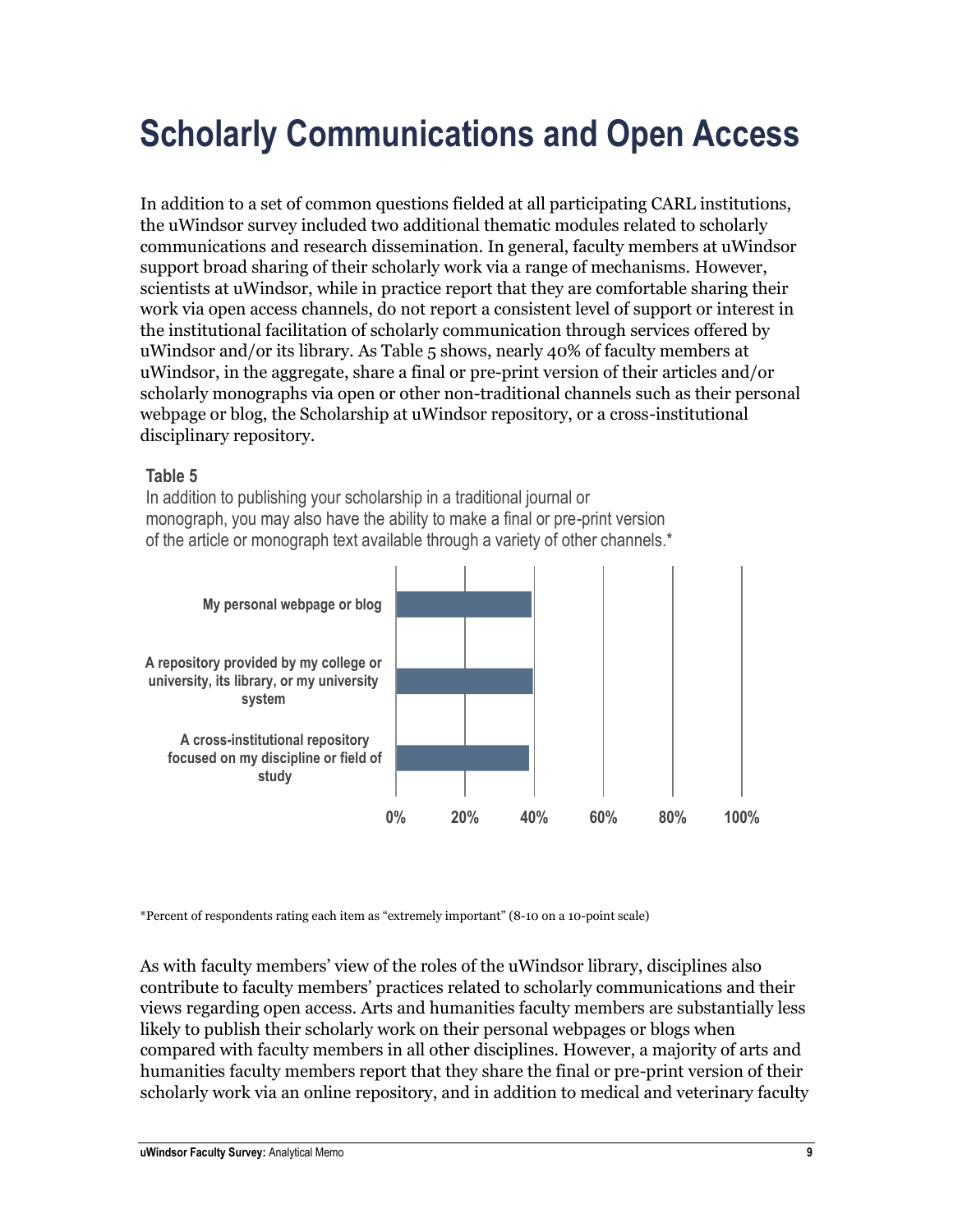members, are more likely to utilize Scholarship at uWindsor for this purpose when compared with faculty members in the social and hard sciences. A larger share of scientists report that they make their scholarly work available via their personal webpage or blog, when compared with faculty members in all other disciplines. It is particularly noteworthy that uWindsor scientists report that they are less likely than faculty members in all other disciplines to publish their work via online repositories, given the stronger history of open access publishing among the scientific community and the prevalence and prestige of digital repositories serving fields like mathematics, computer science, and physics.

#### **Table 6**

In addition to publishing your scholarship in a traditional journal or monograph, you may also have the ability to make a final or pre-print version of the article or monograph text available through a variety of other channels.\*



\*Percent of respondents rating each item as "extremely important" (8-10 on a 10-point scale)

The uWindsor survey included additional questions that allow for a further investigation of faculty members' practices and attitudes regarding publishing channels and open access. Faculty members at uWindsor indicate a clear preference for publishing their data or other primary source materials via the Scholarship at uWindsor institutional repository. Faculty members prefer to publish working papers or draft manuscripts in open access disciplinary repositories, and prefer to publish pre-prints of articles elsewhere online such as their personal webpage. In addition, uWindsor faculty members are equally comfortable depositing their peer-reviewed article journals or conference proceedings in any of the three online channels, including the institutional repository. However, faculty members are generally much less comfortable depositing books or scholarly monographs in the uWindsor repository compared with other more explicitly open access online channels.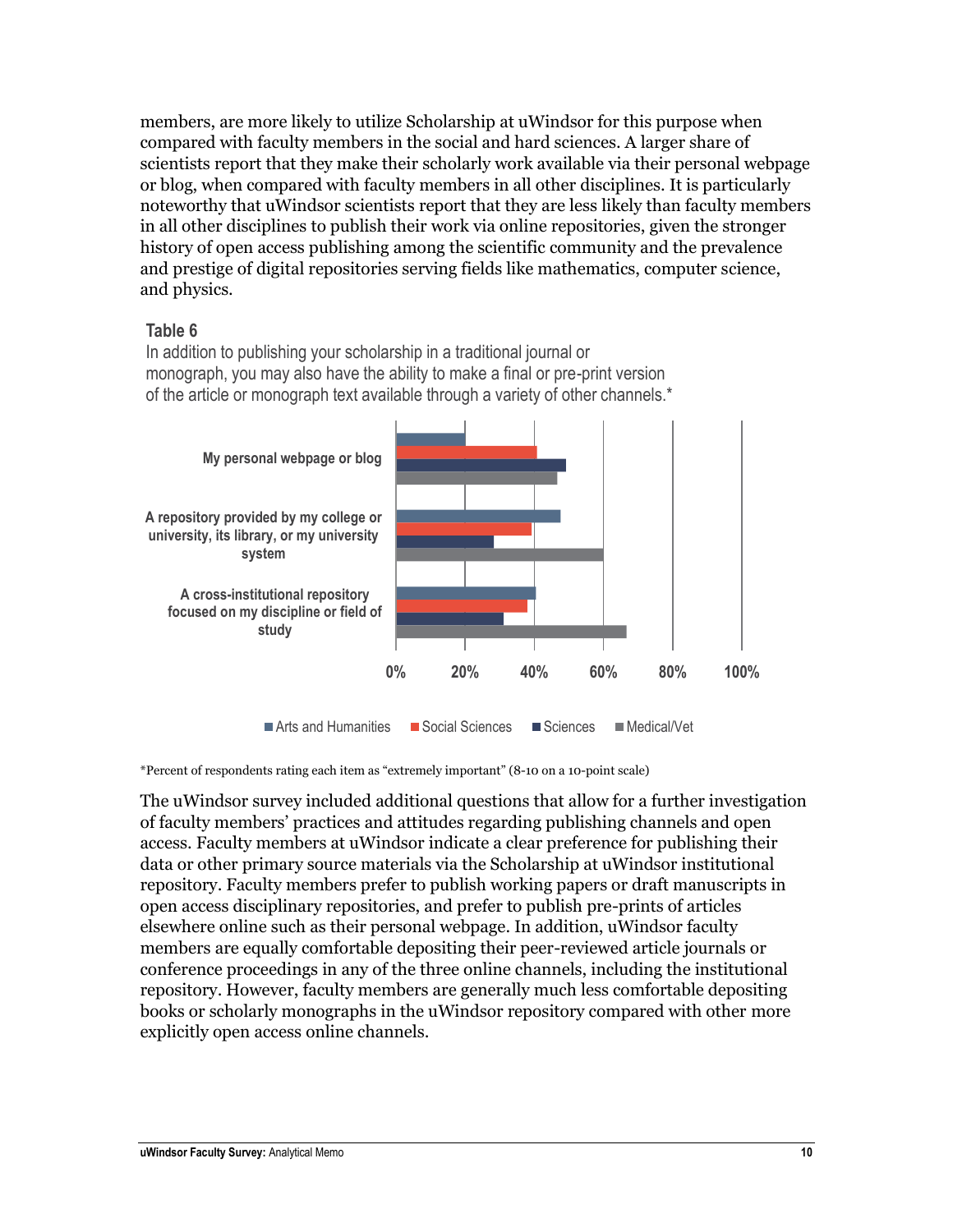#### **Table 7**

Is your scholarly research hosted online at your institutional repository (Scholarship at uWindsor), an open access disciplinary repository (such as PubMed, SSRN, etc.), or is your scholarly research freely available elsewhere online?



<sup>\*</sup>Percent of respondents selecting each item

When asked to what extent they would support an uWindsor policy "requiring" that their scholarly work be made freely available online, a majority of faculty members reported that they would support such a policy as applied to peer-reviewed journal articles or conference proceedings. Not surprisingly, faculty members are more likely to oppose such a policy if working papers or manuscript drafts would be included in the requirement. Interestingly, faculty members are much less likely to support an open access publishing requirement for their data or primary source research materials. This may reflect disciplinary differences for faculty members' in social science, science, medical, or veterinary fields regarding restrictions such as those related to confidentiality and anonymity of human research subject, or this may indicate concerns related to the proprietary nature of primary source research data. However, these findings could also highlight an opportunity for the library to promote the open access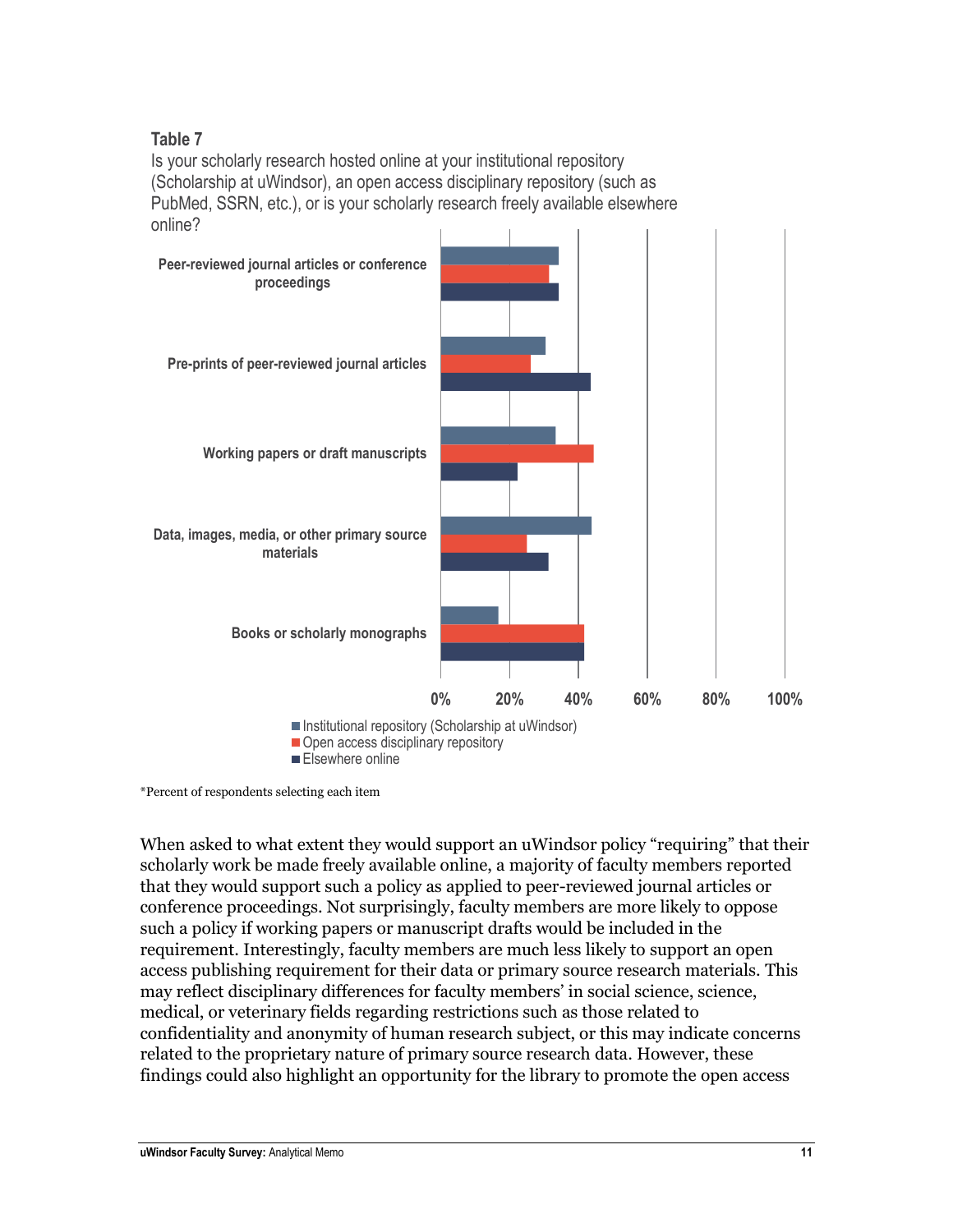publishing of data and primary source materials as a vital component of the publication of corresponding research outputs.

#### **Table 8**

To what extent do you support or oppose your institution or university system requiring that each of the following types of scholarly research outputs be made freely available online (i.e. via an open access repository or database?)\*



\*Percent of respondents indicating they "strongly support" the statement (5-6 on a 6-point scale)

Indeed, as Table 8 shows, disciplinary differences account for faculty members' support or opposition to an institutionally mandated open access policy. The disciplinary findings are somewhat counterintuitive given current larger scale trends. In particular, it is surprising that a much smaller share of scientists support a mandated open access policy for all types of scholarly outputs compared with faculty members in other disciplines including arts and humanities. On the one hand, this finding could indicate that scientists do not view a formal requirement as necessary since open access publishing is already the norm among science faculty members. On the other hand, it could indicate that uWindsor scientists are less supportive of institutional interventions regarding scholarly communications. It is also noteworthy that large shares of arts, humanities, and social science faculty members support a policy that would require books and scholarly monographs to be made available via an open access channel.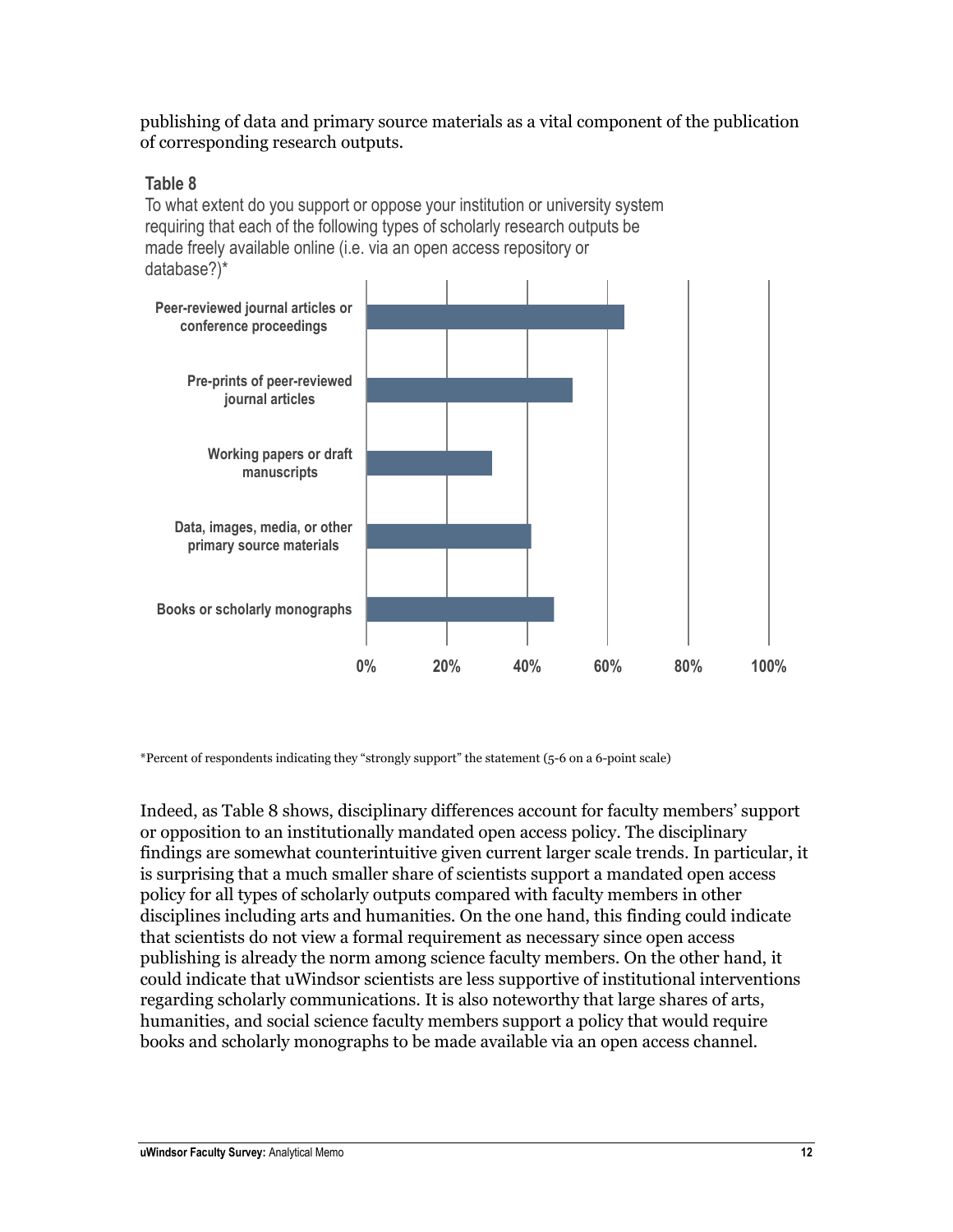#### **Table 9**

To what extent do you support or oppose your institution or university system requiring that each of the following types of scholarly research outputs be made freely available online (i.e. via an open access repository or database?)\*



\*Percent of respondents indicating they "strongly support" the statement (5-6 on a 6-point scale)

These findings are also especially puzzling given faculty members' general attitudes regarding open access publishing. A majority of uWindsor faculty members believe, across all disciplines, that it is important to enable "the broadest possible readership" of their scholarly work in order to "maximize the impact" of their findings. In addition, about half of faculty members across all disciplines agree with the statement that they "would be happy to see the traditional subscription-based publication model replaced entirely by an open access publication system in which all scholarly research outputs would be freely available to the public." It appears as though faculty members at uWindsor are eager to express their support for open access in general, perhaps from their perspective as consumers of information, but are not as overly enthusiastic about the prospect of disseminating all of their own research outputs via open access channels. This indicates that faculty members are highly interested in innovative and open mechanisms for scholarly communications, and that the concept of a shift to open access is well socialized among faculty members at a high level, but faculty members remain traditional in their practices and attitudes related to their own research outputs. An encouraging finding from this set of questions is that arts and humanities faculty members seem nearly as eager and aware about open access as their colleagues in the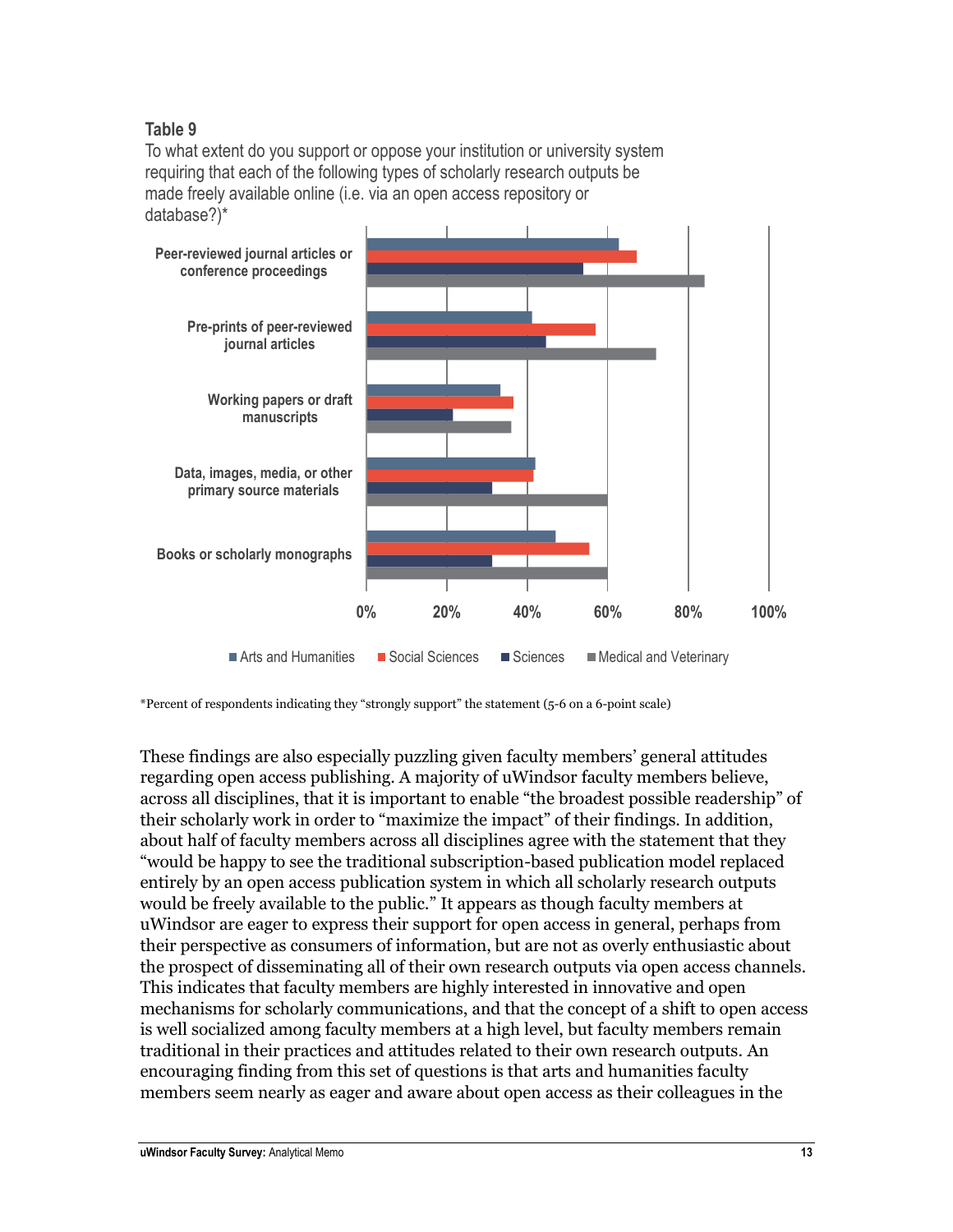sciences, social sciences, and professional disciplines.

#### **Table 10**

Please use the 10 to 1 scales below to indicate how well each statement describes your point of view:



Social Sciences Sciences **Medical/Vet** 

\*Percent of respondents rating each item as representing their viewpoint "extremely well" (8-10 on a 10-point scale)

The general level of support and interest in open access, as expressed by uWindsor faculty members across disciplines, indicates that faculty members may not be aware of associated costs of licensing and supporting the publishing and access of openly available research outputs with regard to the library's role. If supporting access to or the dissemination of open content and research is not a sustainable model, these findings highlight an opportunity for the library to engage in education and outreach about the costs associated with an open access model.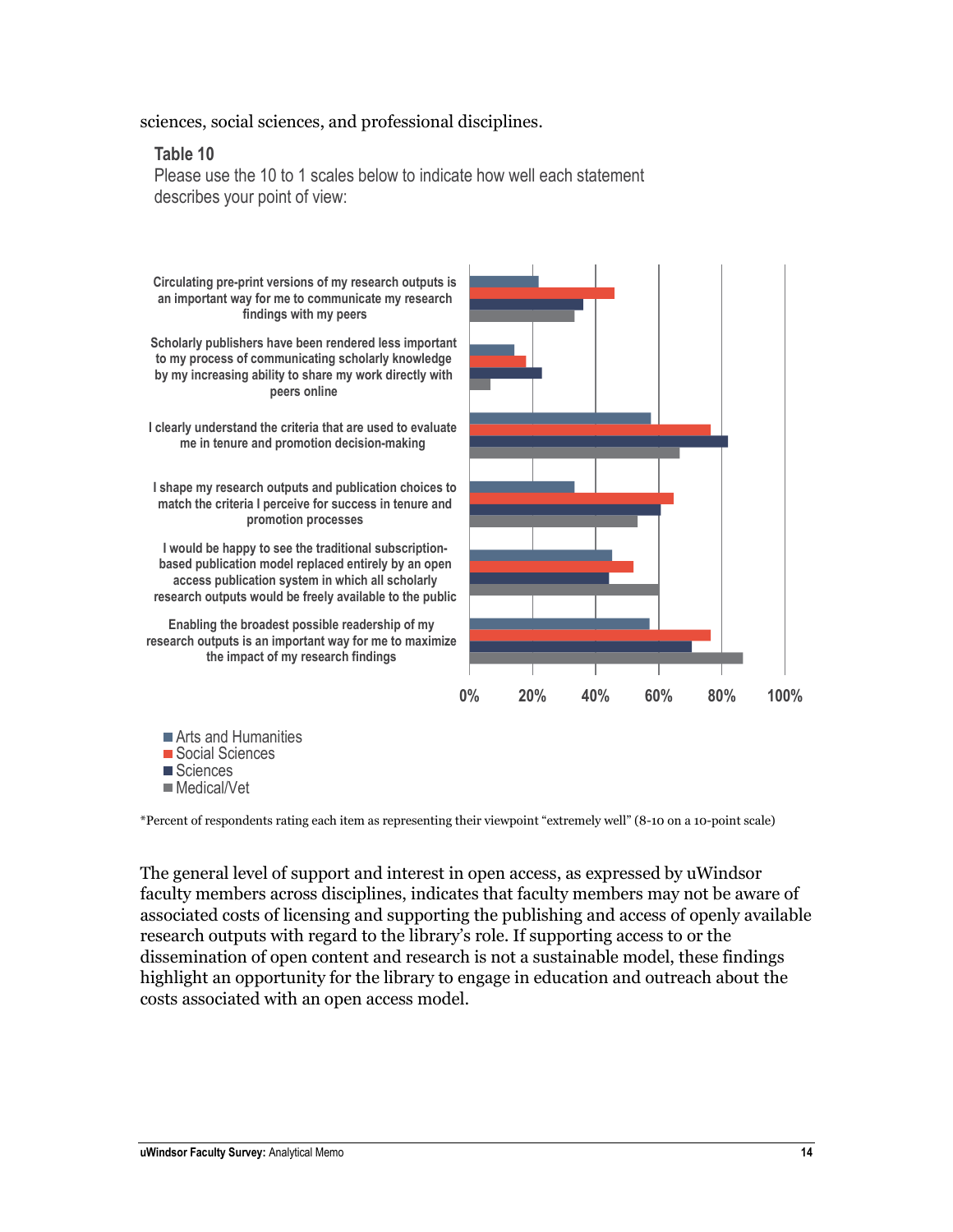### <span id="page-16-0"></span>**Supporting Data Curation**

Across disciplines, there is a strong self-service culture at uWindsor with regard to the method through which faculty members obtain or collect data for their research. However, it is worth noting that at least half of respondents across all disciplines rate the library's subscriptions to online repositories as an extremely important source of research data. This indicates that uWindsor faculty members are aware of the role that the library plays in facilitating access to needed research data. Except for social scientists, faculty members across disciplines rate the library's subscriptions to repositories as a more important source of data than freely available data.

#### **Table 10**

How important to your research are the following types of data?



\*Percent of respondents rating each item as "extremely important" (8-10 on a 10-point scale)

Consistent with the findings regarding faculty members' use of the library to access datasets for their research, faculty members at uWindsor are more likely than their peers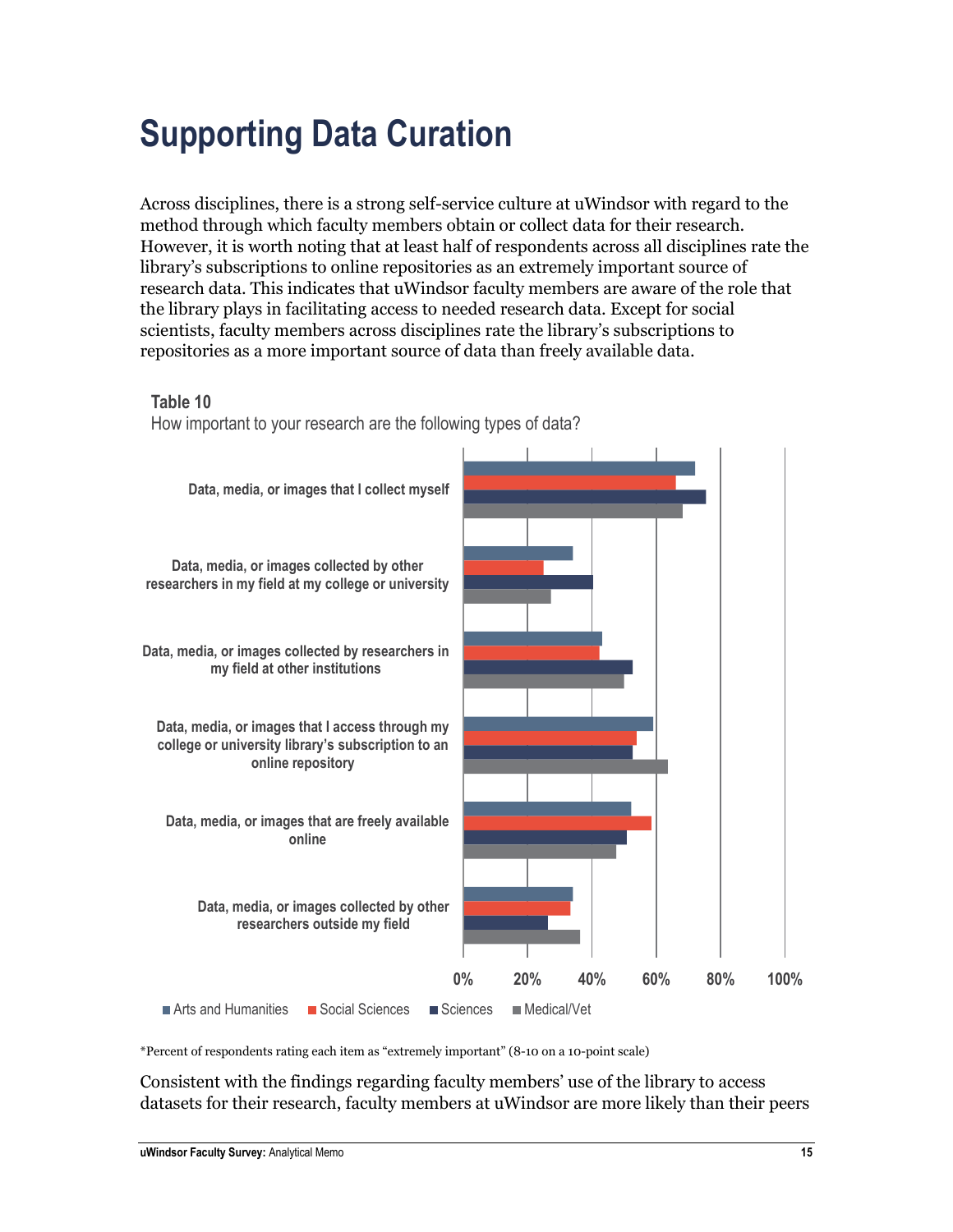at other CARL institutions to view the library as a valuable or potentially valuable source of support for managing or preserving research data. In addition, uWindsor faculty members are also more likely to view their institutional repository as a valuable resource for data management. This clearly demonstrates that faculty members' value or would value the library's services regarding data management and preservation, although differences at the disciplinary level again highlight a growth opportunity.



How valuable do you or would you find each of the following possible sources of support for managing or preserving research data, media?\*



\*Percent of respondents rating each item as "extremely valuable" (8-10 on a 10-point scale)

Not surprisingly, a larger share of arts and humanities faculty members view the library as a valuable source of support for services related to the management and preservation or data compared with faculty members in other disciplines. Interestingly, social scientists and arts and humanities faculty members are less likely to view the institutional repository as a valuable source of support for data curation, compared with faculty members in other disciplines. Scientists are more likely to view the campus IT department, scholarly societies, and the institutional repository as valuable or potentially valuable sources of support for data-related services. Scientists at uWindsor are much less likely to place value in the library for supporting research activities involving data. This highlights a growth area for the library to enhance strategic communications or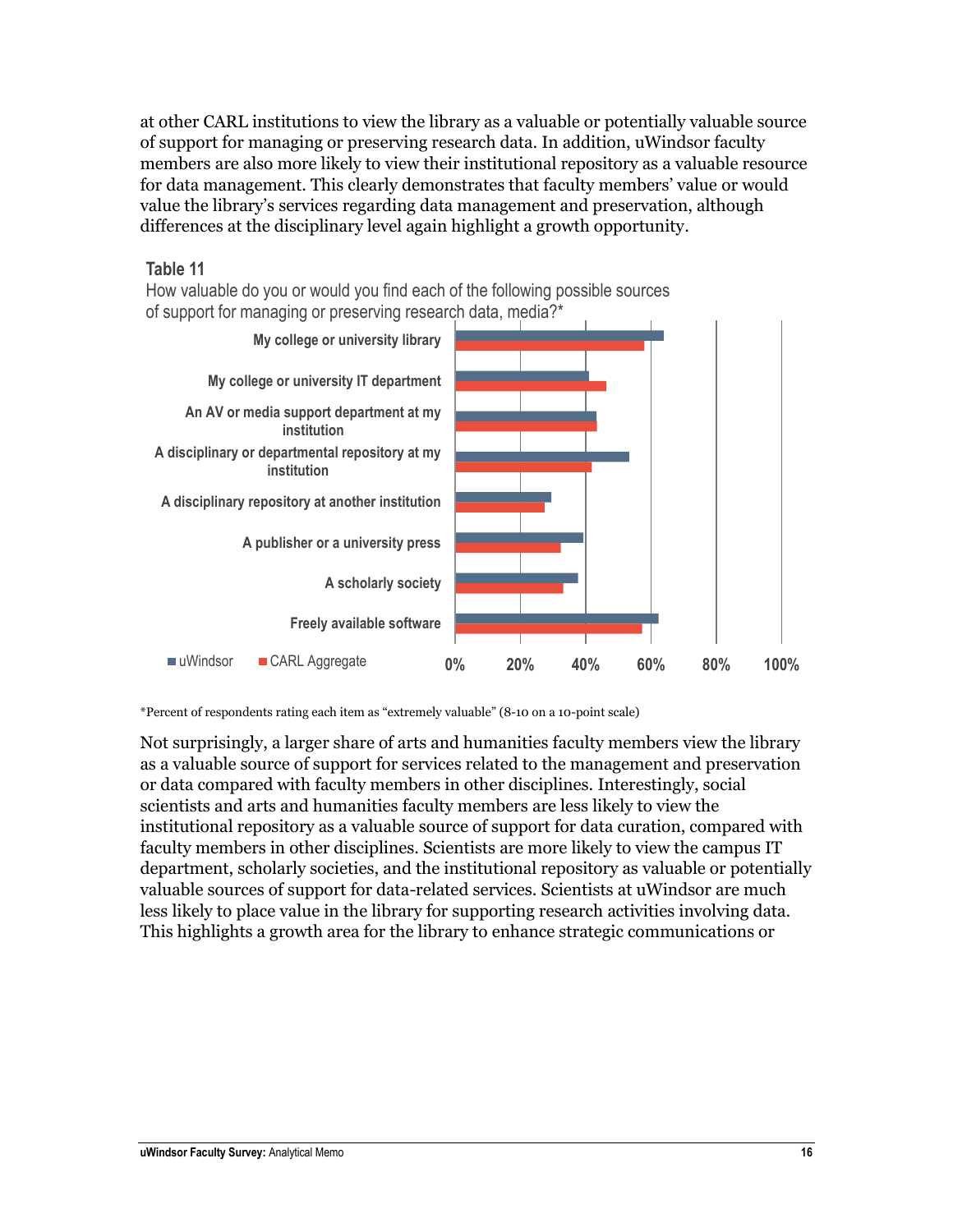targeted outreach to faculty members in science disciplines specifically.

#### **Table 12**

Value of each of the following possible sources of support for managing or preserving research data



\*Percent of respondents rating each item as "extremely valuable" (8-10 on a 10-point scale)

A smaller share of faculty members at uWindsor find it difficult to manage and preserve their research data when compared with their peers at other CARL institutions. As Table 14 shows, however, a smaller share of arts and humanities faculty members find it difficult to manage or organize their data compared with faculty members in other disciplines, but a larger share of arts and humanities faculty members are experiencing difficulties with the preservation and long-term storage of their research data when compared with faculty members in other disciplines at uWindsor. Arts and humanities faculty members may benefit from workshops or educational outreach regarding the preservation of their research data.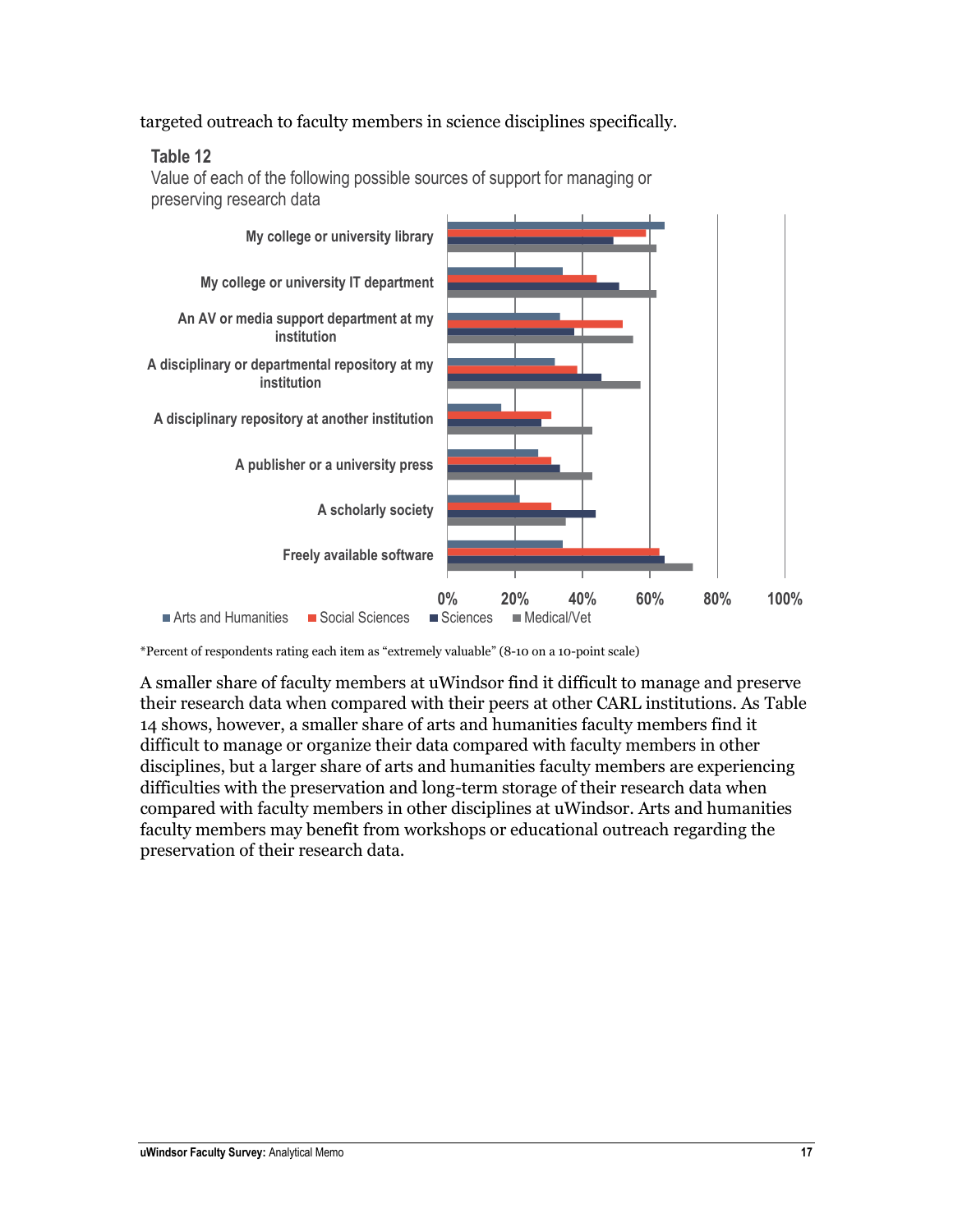**Table 13** Data preservation and managment behaviors



\*Percent of respondents rating each item as representing their viewpoint "extremely well" (8-10 on a 10-point scale)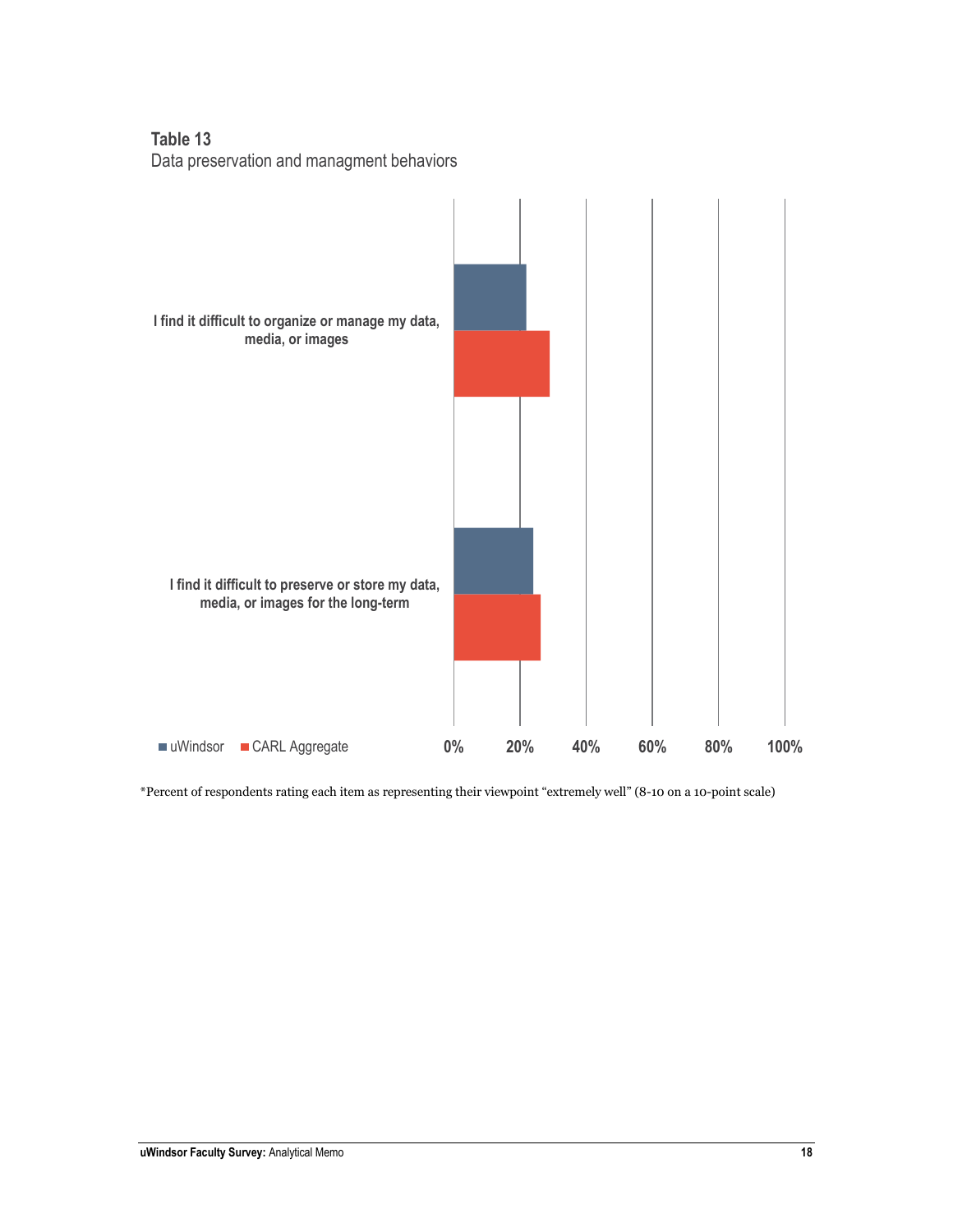**Table 14** Data preservation and managment behaviors



\*Percent of respondents rating each item as representing their viewpoint "extremely well" (8-10 on a 10-point scale)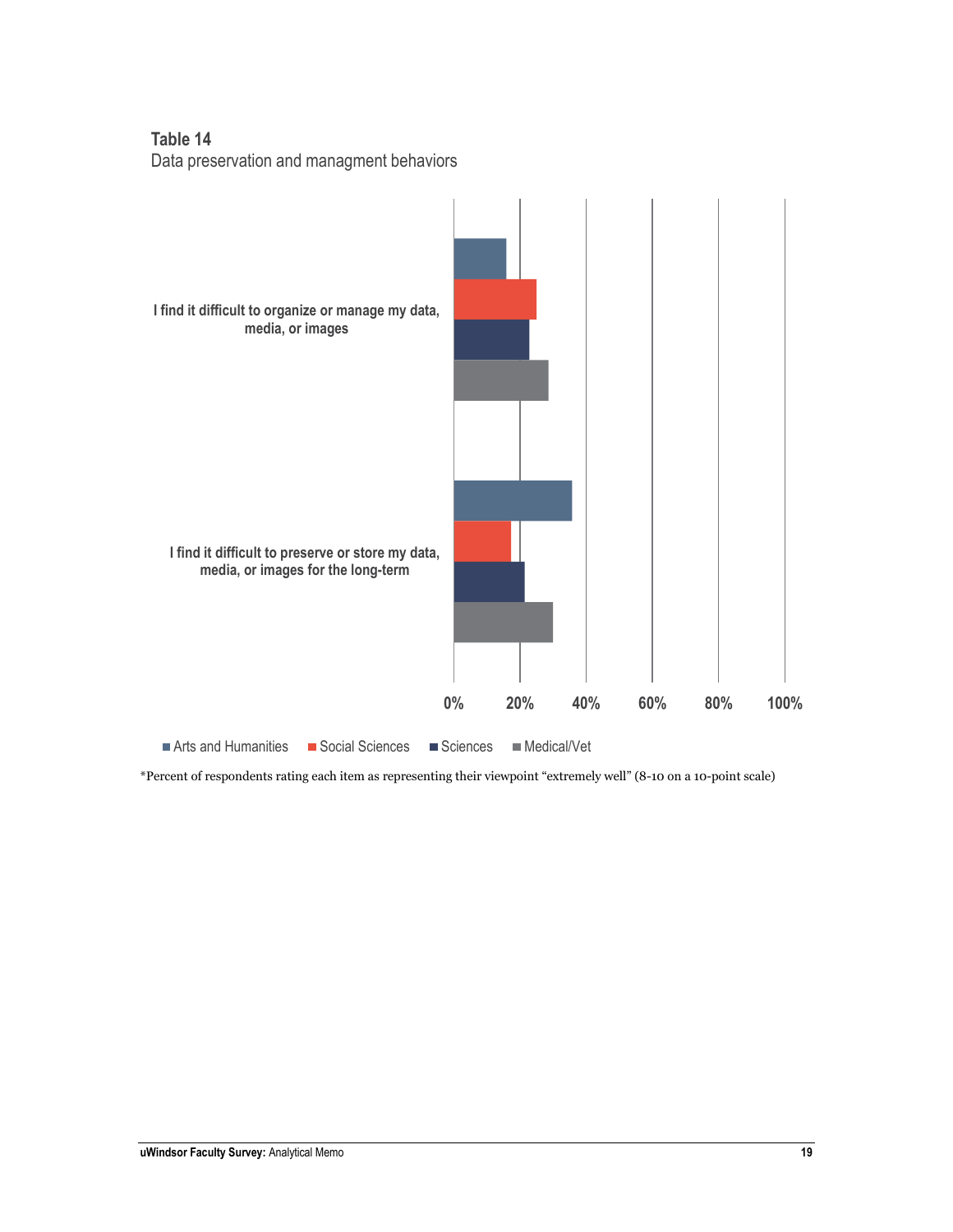### <span id="page-21-0"></span>**Information Literacy and Research Skills**

In addition to questions related to the research workflow, the CARL survey also included questions to gauge faculty members' perceptions of the role of the library in developing students' research skills and information literacy. In general, a much larger share of faculty members at uWindsor value the library's role in undergraduate instruction when compared to faculty members at other CARL institutions. As Table 15 indicates, faculty members at uWindsor generally believe that librarians provide significant help in supporting undergraduates' learning success.

#### **Table 15**

Indicate the extent to which undergraduate students' interaction with librarians at your college or university library helps them to succeed in your courses



\*Percent of respondents indicating the interaction "Helps significantly" (8-10 on a 10-point scale)

Faculty members at uWindsor are also slightly less likely to believe that their students have "poor" research skills when compared to faculty members at other CARL institutions, and this may in part be attributed to faculty members' confidence in librarian-provided student support services. A much larger share of faculty members at uWindsor believe that librarians contribute significantly in teaching or improving students' information literacy skills when compared with faculty members at other CARL institutions. In general, uWindsor faculty members recognize that librarians are a critical source of support for helping students locate and access needed primary and secondary materials for their courses or research projects. This is a particularly important finding given the context that a larger share of uWindsor faculty members aim to improve their students' information literacy skills compared to faculty members at other CARL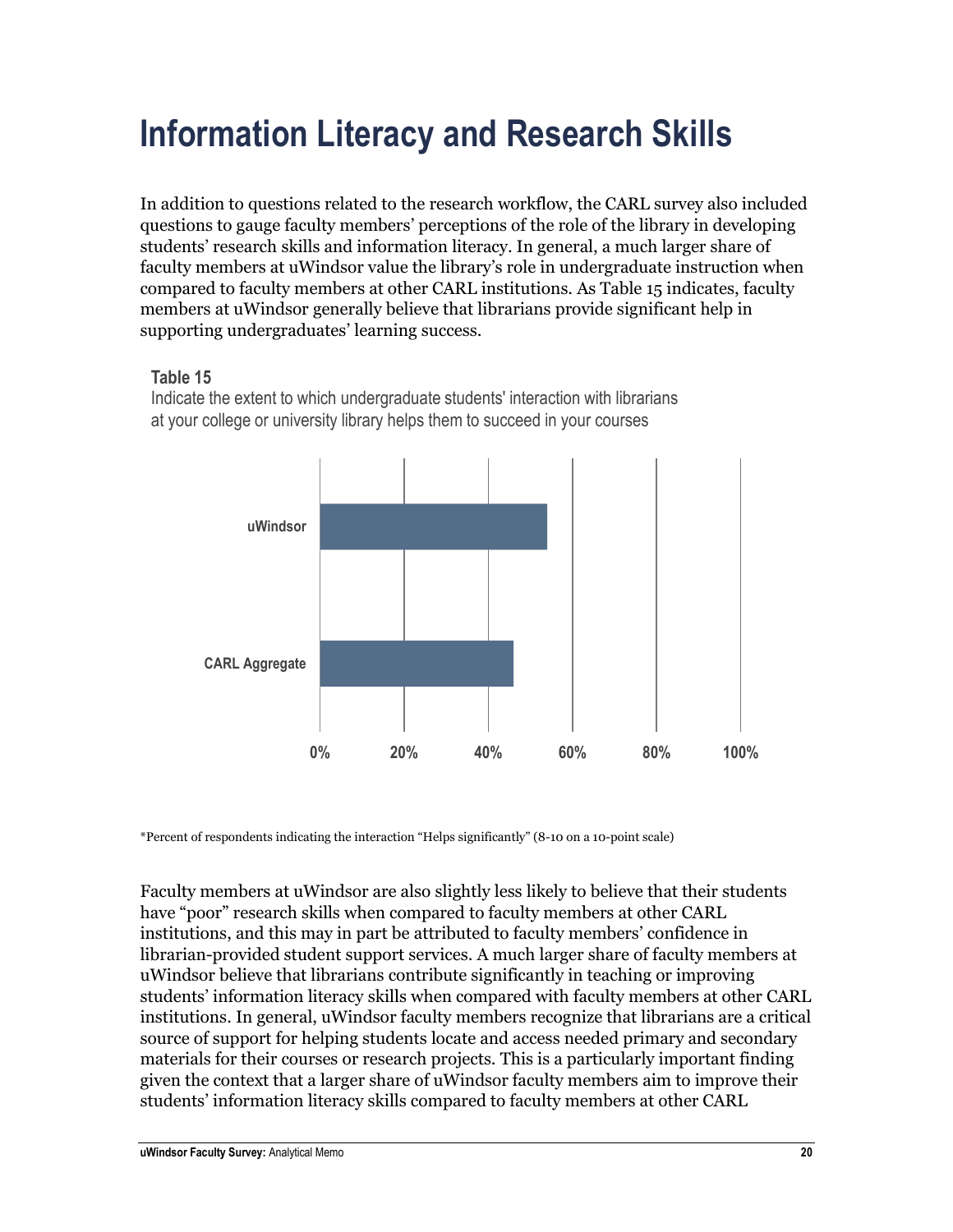institutions. It is worth noting, however, that uWindsor faculty members are less likely than their peers at other CARL institutions to recognize the role of librarians in developing students' research skills.



\*Percent of respondents rating each item as representing their viewpoint "extremely well" (8-10 on a 10-point scale)

However, this divergence may be explained by differences at the disciplinary level. In particular, scientists at uWindsor are much less likely than their colleagues in other disciplines to value or recognize the role of librarian-provided student support or instructional services. In addition, a much greater share of arts and humanities faculty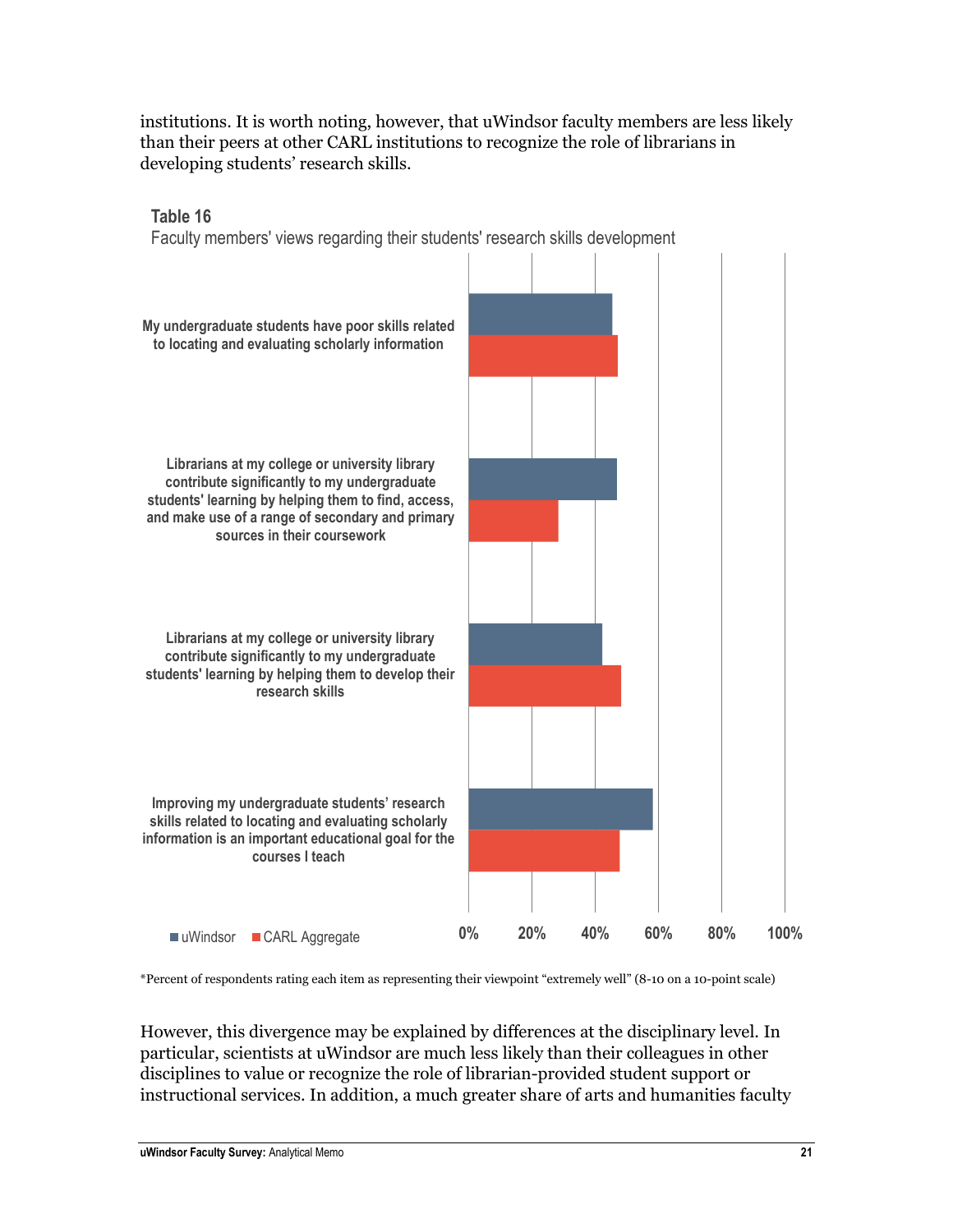members value the library's role in teaching information literacy and research skills to students. Interestingly, a smaller share of scientists view their students' research skills as "poor" when compared with faculty members in other disciplines. This could indicate that scientists' expectations regarding their students' research skills and information literacy are aligned with the level of their students' skills. However, this could also indicate that awareness among scientists regarding information literacy standards is not widely understood or that science faculty members do not fully understand the libraryprovided services in these areas. A further investigation of scientists' understanding of information literacy requirements may be warranted.





\*Percent of respondents rating each item as representing their viewpoint "extremely well" (8-10 on a 10-point scale)